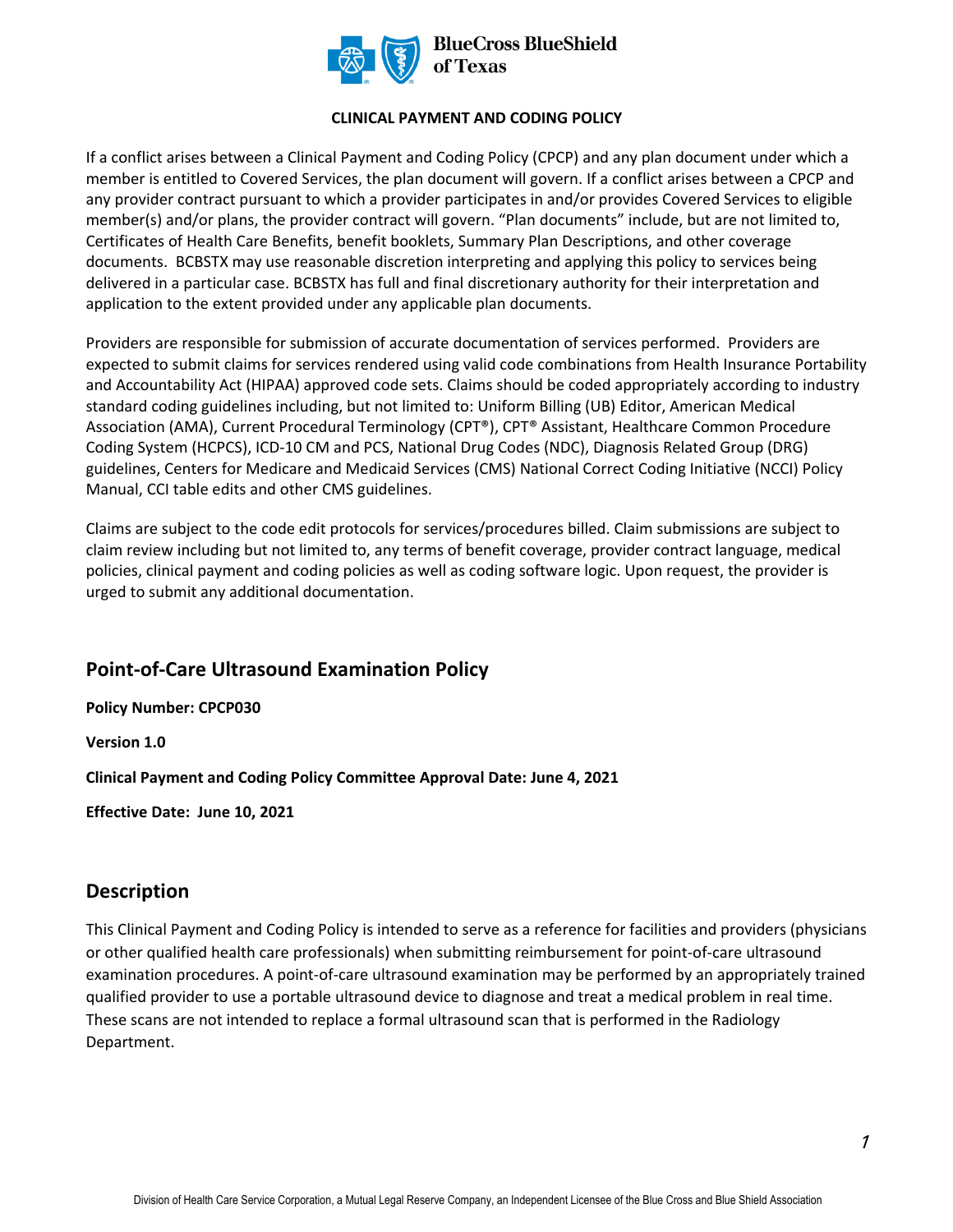

# **Reimbursement Information:**

Ultrasound (sonography) uses high frequency sound waves that allow a provider to view images inside the body. An ultrasound is often used to support other procedures, such as but not limited to, needle placement, real time visualization of vascular needle entry and to evaluate soft tissue for other diagnostic purposes.

The American Medical Association (AMA) outlines a broad range of CPT® codes for anatomical locations. The following list(s) of codes may not be all inclusive. Codes listed within this policy do not imply payment for claims is guaranteed:

| <b>Head and Neck</b>                       | 76506, 76510, 76511-76514, 76516, 76519, 76529, 76536 |
|--------------------------------------------|-------------------------------------------------------|
| Chest                                      | 76604, 76641, 76642                                   |
| Abdomen and Retroperitoneum                | 76700, 76705, 76706, 76770, 76775, 76776              |
| Spinal Canal                               | 76800                                                 |
| Pelvis                                     |                                                       |
|                                            | 76801, 76802, 76805, 76810-76821, 76825-76828<br>а.   |
| Obstetrical<br>a.<br>Non-obstetrical<br>b. | 76830, 76831, 76856, 76857<br>b.                      |
| Genitalia                                  | 76870, 76872, 76873                                   |
| Extremities                                | 76881, 76882, 76885, 76886                            |

In addition to:

| Ultrasonic guidance procedures | 76932, 76936, 76937, 76940-76942, 76945, 76946, 76948, 76965 |
|--------------------------------|--------------------------------------------------------------|
| Other procedures               | 76970, 76975, 76977-76979, 76981-76983, 76998, 76999         |

Facilities and providers are responsible for submitting appropriate codes and/or modifiers for services rendered during the point-of-care ultrasound examinations. All images should be recorded and documented in the members medical records in addition to the indications for the point-of-care ultrasound examination, results and clinical impression. Documentation may be requested by the plan in order to determine eligible reimbursement. Note, professional providers will not be reimbursed for an ultrasound code when an E/M code(s) is billed for the same date of service.

### **Appending a Modifier**

Ultrasound imaging includes both a technical component (TC) and a professional component (PC). The technical component (the performance of the test) is identified by appending modifier -TC. The professional component (the interpretation of the test and the documented written report) is identified by appending modifier -26. A global procedure/service contains both the TC (-TC) and PC (-26) components and may be billed together if services are rendered and interpreted by the same provider for the same services under a separate facility arrangement. In this scenario, a modifier does not need to be appended.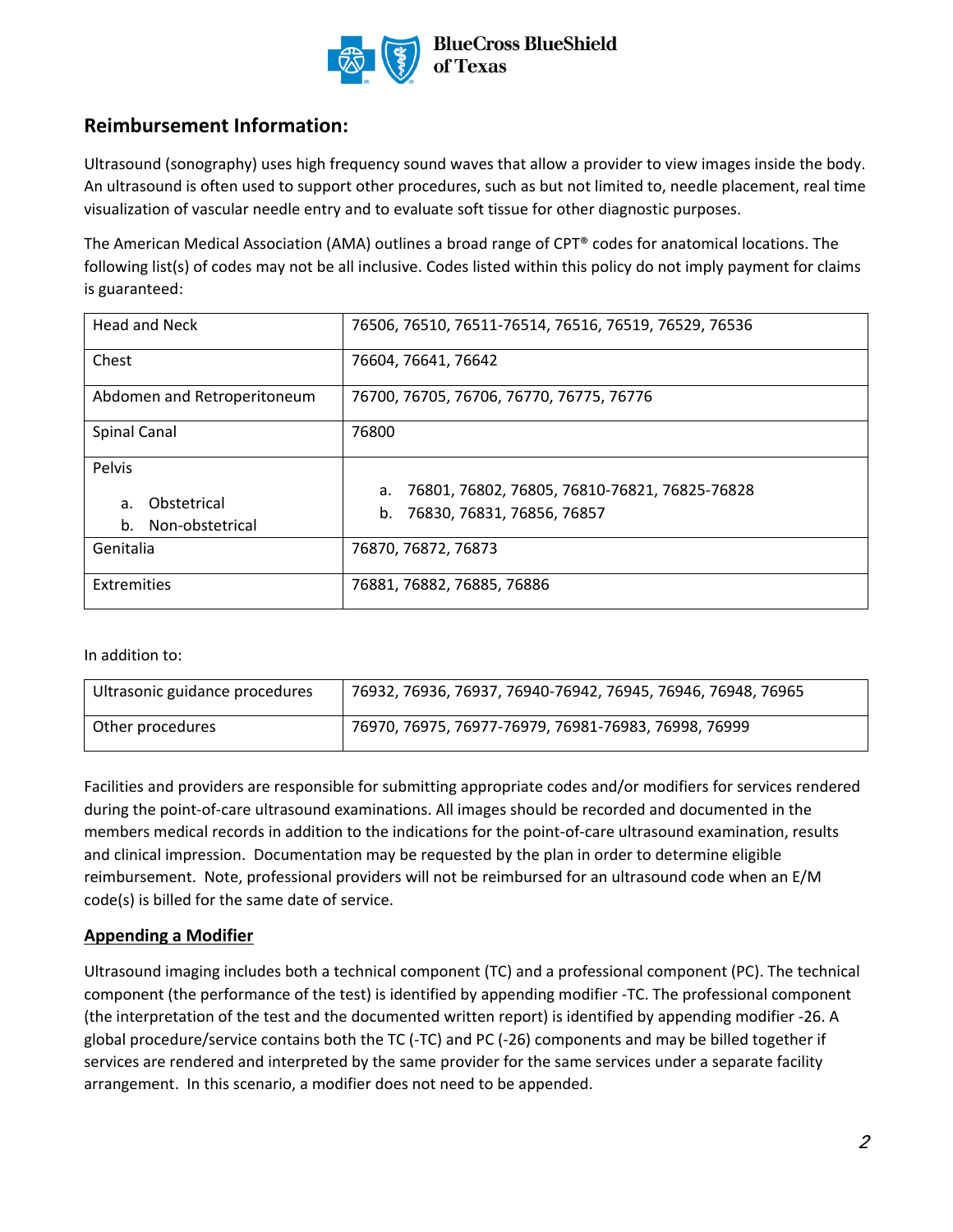

#### **Limited Ultrasound vs. Complete Ultrasound**

A complete ultrasound examination is an evaluation of **all** the major structures of an anatomical location. A limited ultrasound examination is an evaluation of **a certain area for a specific condition**. Limited and Complete ultrasounds are real time and should include permanently recorded images. A point-of-care ultrasound, without thorough evaluation of organ(s) or anatomic region, image documentation and a final written report, is not separately reportable.

In situations where there is no available CPT code for a limited ultrasound examination, facilities and providers should report the complete ultrasound study with modifier -52.

#### **Point-of-Care Ultrasound Examinations in the Emergency Department**

Emergency Ultrasound (EUS) is a point-of-care evaluation of acute or critical medical conditions. The following is not an all-inclusive list but serves only as a general reference for point-of-care ultrasounds performed in the emergency department. Listing of the items is not a guarantee of payment. Payment depends on the applicable plan documents and facility or provider documentation:

- Adnexal Pathology
- Early Obstetric
- ENT
- Infectious Disease
- Musculoskeletal
- Ocular
- Testicular
- Transcranial Doppler
- Transesophageal Echo
- Trauma
- Vascular

The plan reserves the right to request supporting documentation if claim(s) do not adhere to coding and billing which may result in a denial or reassigned payment rate. Claims may be reviewed on a case by case basis.

### **References:**

[Medicare Claims Procesing Manual. Chapter 13-Radiology Services and Other Diagnostic Procedures. March 27,](file:///C:/Users/U362170/AppData/Local/Microsoft/Windows/INetCache/Content.Outlook/MGL86WZ3/Medicare%20Claims%20Procesing%20Manual.%20Chapter%2013-Radiology%20Services%20and%20Other%20Diagnostic%20Procedures.%20March%2027,%202019.%20%20https:/www.cms.gov/Regulations-and-Guidance/Guidance/Manuals/downloads/clm104c13.pdf)  [2019.](file:///C:/Users/U362170/AppData/Local/Microsoft/Windows/INetCache/Content.Outlook/MGL86WZ3/Medicare%20Claims%20Procesing%20Manual.%20Chapter%2013-Radiology%20Services%20and%20Other%20Diagnostic%20Procedures.%20March%2027,%202019.%20%20https:/www.cms.gov/Regulations-and-Guidance/Guidance/Manuals/downloads/clm104c13.pdf) <https://www.cms.gov/Regulations-and-Guidance/Guidance/Manuals/downloads/clm104c13.pdf>@<sup>因</sup>

CPT copyright 2020 American Medical Association (AMA). All rights reserved. CPT is a registered trademark of the AMA.

American College of Emergency Physicians. Appropriate Use of Criteria for Handheld/Pocket Ultrasound Devices. June 2018[. https://www.acep.org/globalassets/new-pdfs/policy-statements/appropriate-use-criteria-for](https://www.acep.org/globalassets/new-pdfs/policy-statements/appropriate-use-criteria-for-handheld-pocket-ultrasound-devices.pdf)[handheld-pocket-ultrasound-devices.pdf](https://www.acep.org/globalassets/new-pdfs/policy-statements/appropriate-use-criteria-for-handheld-pocket-ultrasound-devices.pdf) 函图